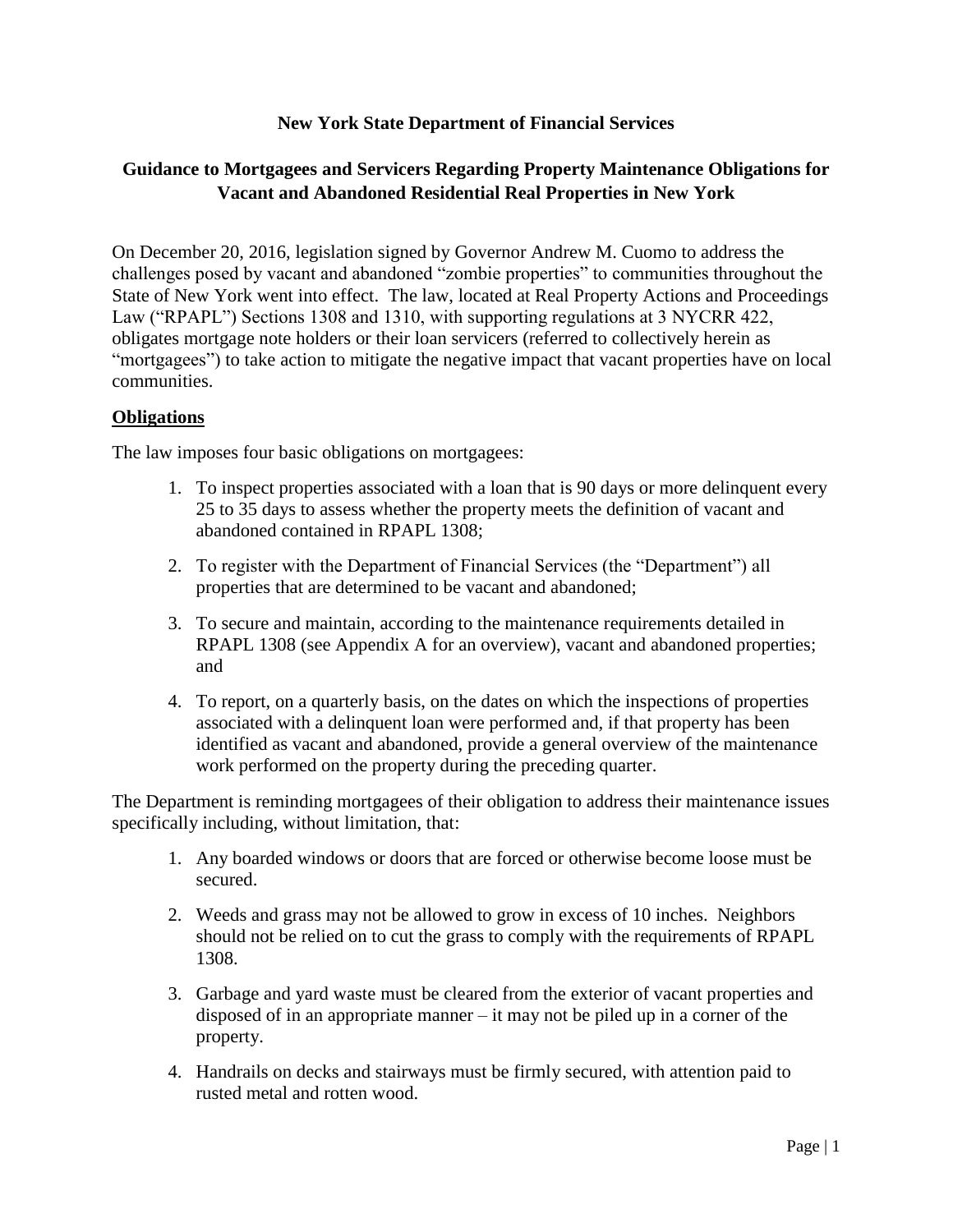- 5. Property addresses must be clearly displayed so as to be visible from the street.
- 6. The RPAPL 1308 notice identifying the servicer and the servicer's contact information should be periodically checked to make sure that it remains legible. Notices posted in sunny areas are likely to fade and become illegible.

In addition, mortgagees and servicers are reminded of the legal requirement to register vacant and abandoned properties and submit quarterly reporting of compliance efforts after registering a vacant and abandoned home or lot with the Department.

## **Enforcement**

A mortgagee that fails to comply with these or any of the other obligations imposed by the law will be subject to enforcement action by the Department or the locality in which the property is located and a \$500 a day fine for each day the violation persists.

Upon the identification of a potential violation of RPAPL 1308, the Department will contact the responsible mortgagee or servicer to ensure that the situation is immediately and fully remediated and to obtain records concerning the maintenance of the subject property, including photographs. The information requested will vary depending on the type of issues identified at the property, but mortgagees should be prepared to provide documentary evidence to establish the date that the loan became 90 days delinquent and triggered the inspection obligation, the maintenance history of the property, and the satisfactory completion of any outstanding property maintenance issues. Mortgagees should be aware that the Department will cross-check maintenance records provided through the complaint process and other means against the quarterly reporting to ensure that mortgagees are providing consistent and accurate records. The Department will take any and all other actions to ensure full compliance with the law and that violations are appropriately penalized.

If there are any questions regarding this guidance, please contact [VacantProperty@dfs.ny.gov](mailto:VacantProperty@dfs.ny.gov)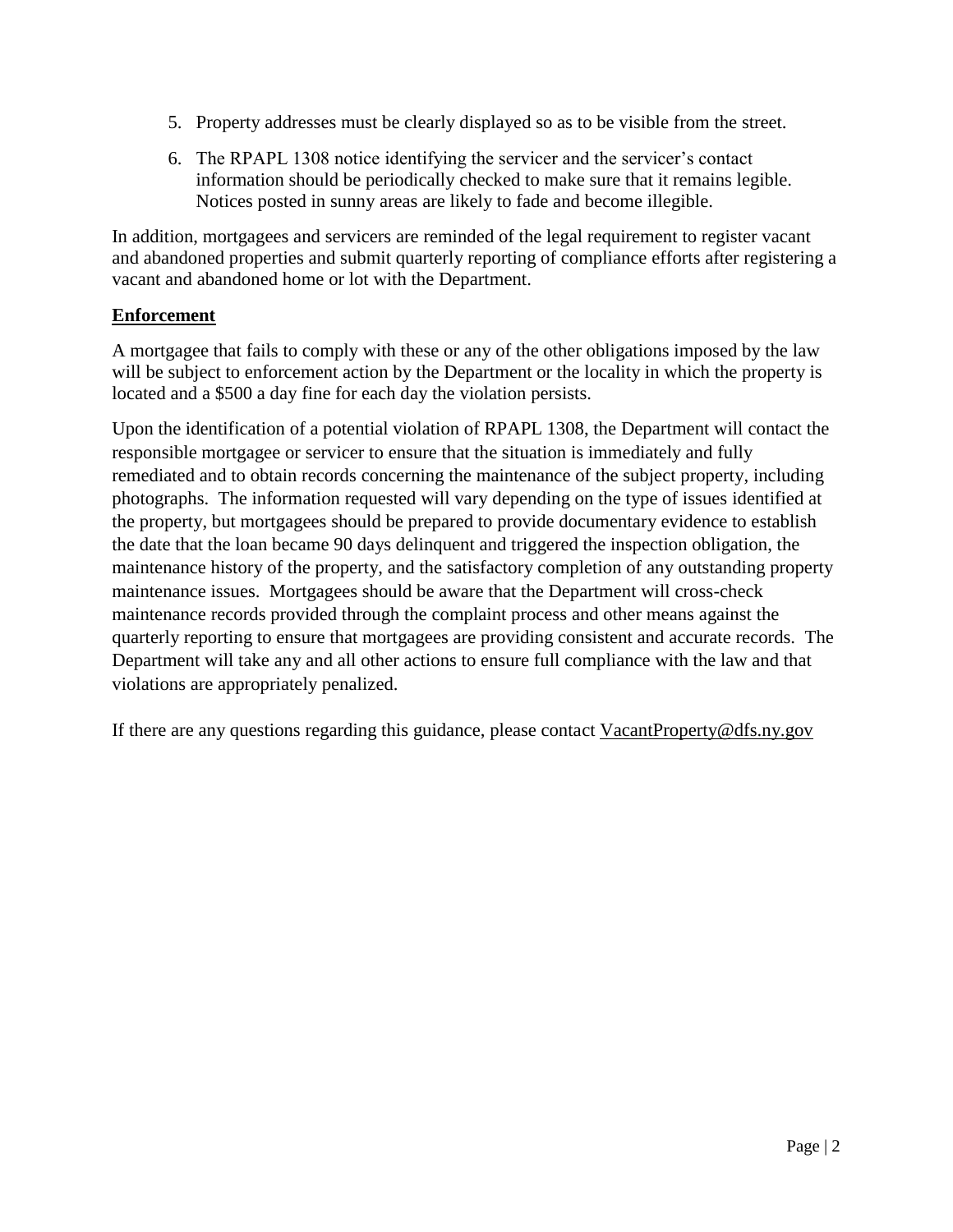## **Appendix A**

## **A. Exterior Structure**

### General

1. The exterior of a structure shall be maintained in good repair, structurally sound and sanitary so as not to pose a threat to the public health, safety or welfare.

### Attractive Nuisances

2. Any part of the property that may be deemed to be an attractive nuisance including, but not limited to, a water feature that could create a drowning risk, refrigerator or freezer units, outbuildings, wells or septic tanks, must be secured.

# Doors

- 3. Doors must be maintained in good condition with locks that tightly secure the door.
- 4. Broken doors must be secured, replaced or boarded up, leaving at least one means of egress.
- 5. For properties with two or more doors, at least one lock must be replaced.

### Windows

- 6. Windows and skylights must be kept in sound condition, good repair and weather tight.
- 7. Broken windows must be secured, replaced or boarded up.

### Roofs and Drainage

- 8. The roof and flashing shall be sound, tight and not have defects that admit rain.
- 9. Roof drainage shall be adequate to prevent dampness or deterioration in the walls or interior portion of the structure.
- 10. Roof drains, gutters and downspouts shall be maintained in good repair and free from obstructions.
- 11. Roof water shall not be discharged in a manner that creates a public nuisance.

### Stairways, Decks, Porches and Balconies

- 12. Every exterior stairway, deck, porch and balcony, and all appurtances attached thereto, shall be maintained structurally sound, in good repair, with proper anchorage and capable of supporting the imposed loads.
- 13. Every handrail and guard shall be firmly fastened and capable of supporting normally imposed loads and shall be maintained in good condition.

### Accessory Structures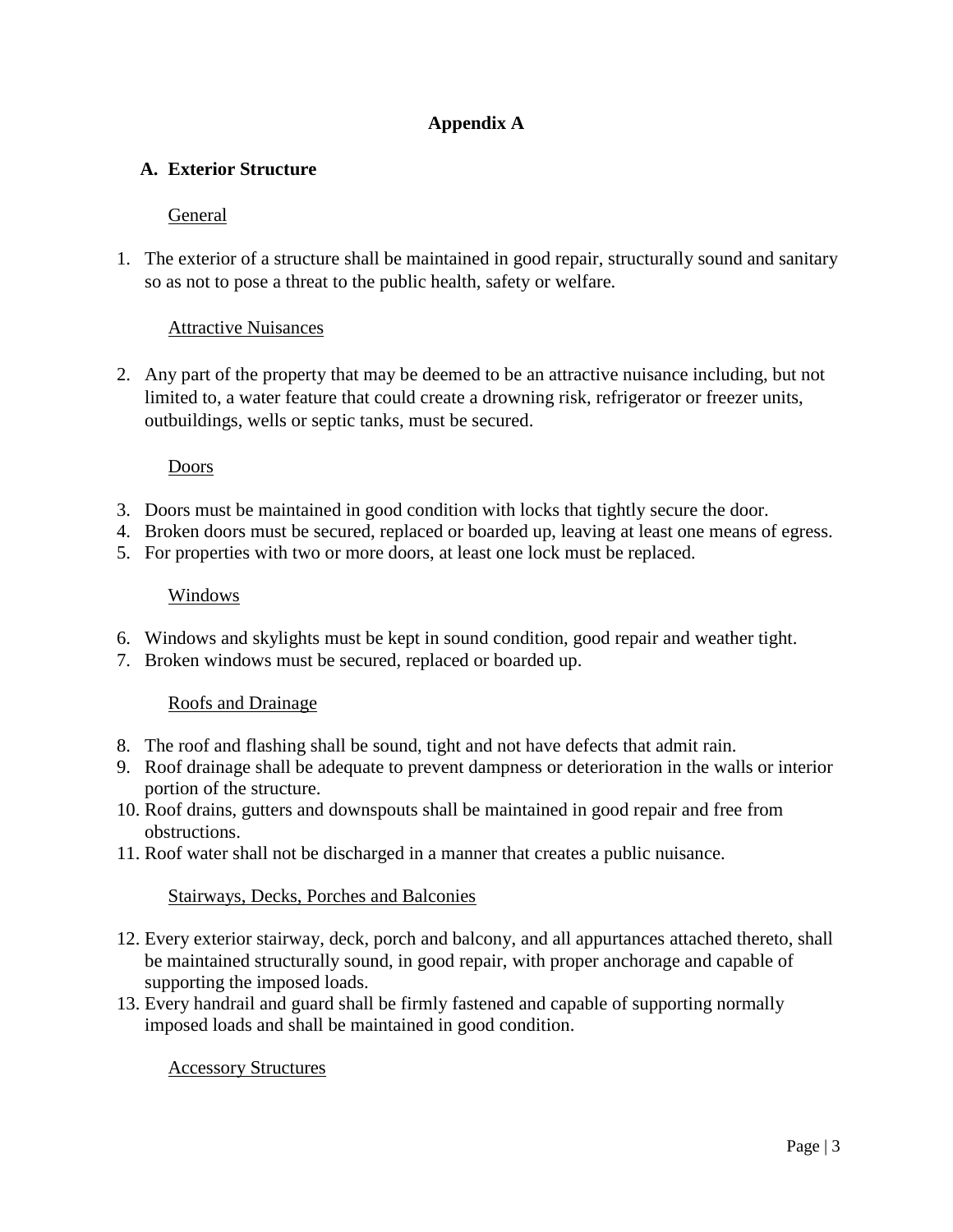14. All accessory structures, including detached garages, fences and walls, shall be maintained structurally sound and in good repair.

### Basement Hatchways

15. Every basement hatchway shall be maintained to prevent the entrance of rodents, rain and surface drainage water.

### Property Identification

- 16. Buildings shall have approved address numbers placed in a position to be plainly legible and visible from the street or road fronting the property.
- 17. These numbers shall contrast with their background.
- 18. Address numbers shall be Arabic numerals or alphabet letters. Numbers shall be a minimum of 4 inches (102 mm) high with a minimum stroke width of 0.5 inch (12.7 mm).

### **B. Exterior Property**

#### Weeds

- 1. Premises and immediate exterior property shall be maintained free from weeds or plant growth in excess of 10 inches (254 mm).
- 2. All noxious weeds shall be prohibited. Weeds shall be defined as all grasses, annual plants and vegetation, other than trees or shrubs provided; however, this term shall not include cultivated flowers and gardens.
- 3. Combustible waste, refuse and large quantities of dry vegetation which by reason of their proximity to buildings or structures would constitute a fire hazard or contribute to the spread of fire shall be removed.

#### Sidewalks and Driveways

4. All sidewalks, walkways, stairs, driveways, parking spaces and similar areas shall be kept in a proper state of repair, and maintained free from hazardous conditions.

### **C. Garbage and Pests**

### Sanitation

- 1. All exterior property and premises shall be maintained in a clean, safe and sanitary condition.
- 2. All exterior property and premises, and the interior of every structure, shall be free from any accumulation of rubbish or garbage

### Rodent Infestations